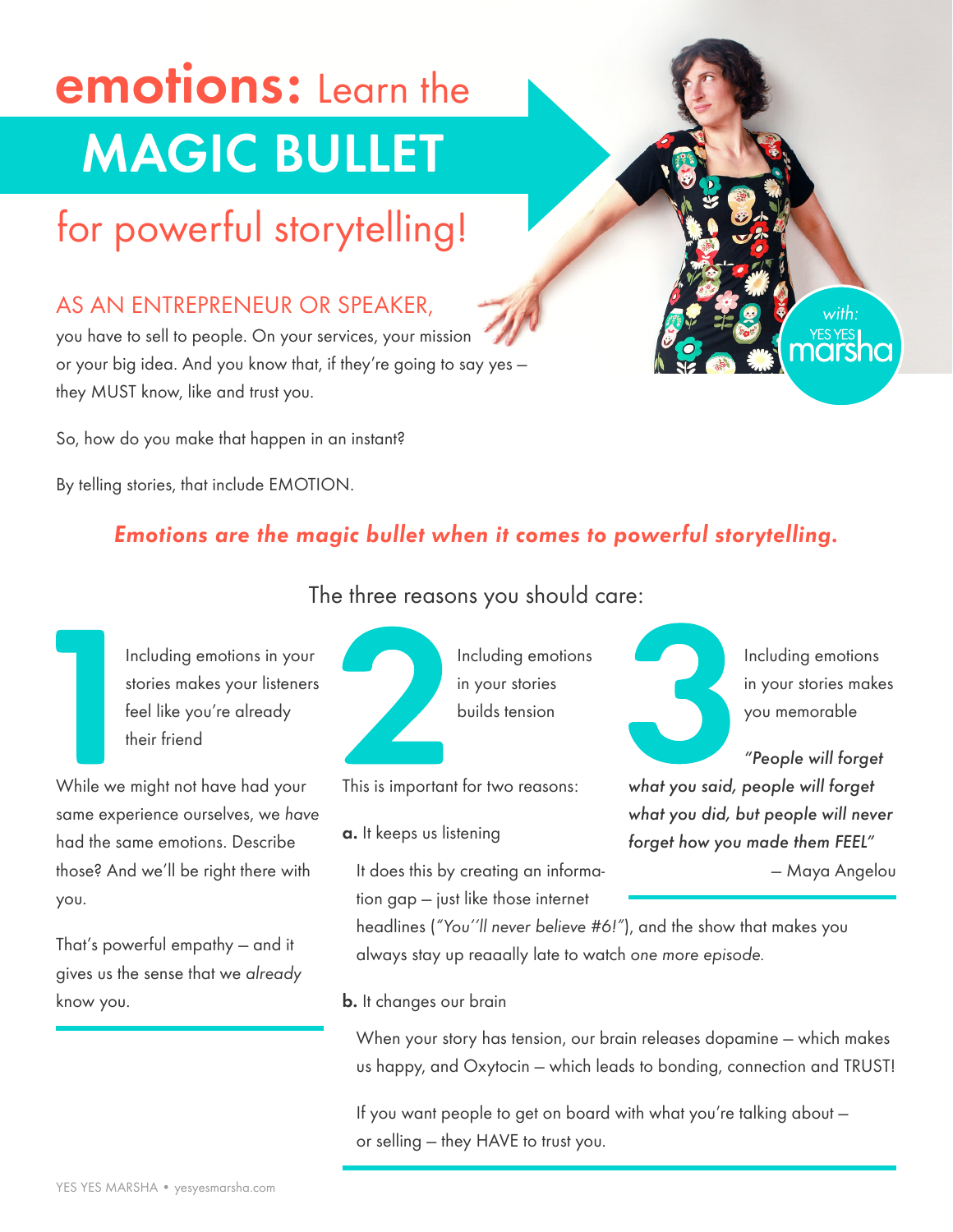### How to Include Emotions in Storytelling:

## YES YES MARSHA'S POWERFUL MECHANISMS 3

#### INTERNAL MONOLOGUE

The words you're saying to yourself. Sometimes this is important for driving the story along — *"Oh no, I think I have to break up with Morris, he just talks about his feelings all the time and I can't take it anymore!"*

It also tends to be our go-to, so see if you can try one of the others as well.

NAME THE EMOTION.

2

I was happy/sad/angry/excited. While some of us (\*COUGH\* All British People \*COUGH\*) have been brought up not to be very good at this, you *can* learn it, with practise.

Ask yourself now — how do you feel? Probably not much of anything, but maybe a *little* bit anxious, or a *tiny* bit happy.

[Struggling to think of ANY emotions? Here's a handy list!](http://www.psychpage.com/learning/library/assess/feelings.html)



1

#### PHYSICAL SENSATION

Every emotion has a physical counterpart in our bodies. The MOST POWERFUL way to describe your emotions in a story is to tell us physically *where* in your body you feel the emotion, and *what* is its quality.

Because of our mirror neurons *("mirror neu-rons")*, when you describe it, we feel it.

To help you out, I've made you a short meditation exercise. [You can listen to it on the page with the video, HERE.](http://yesyesmarsha.com/emo-three-parts-here-it-is)

#### So there you are!

Including emotions — the magic bullet for how to make people stay listening to your stories, and the Three Powerful Mechanisms for how to express them.